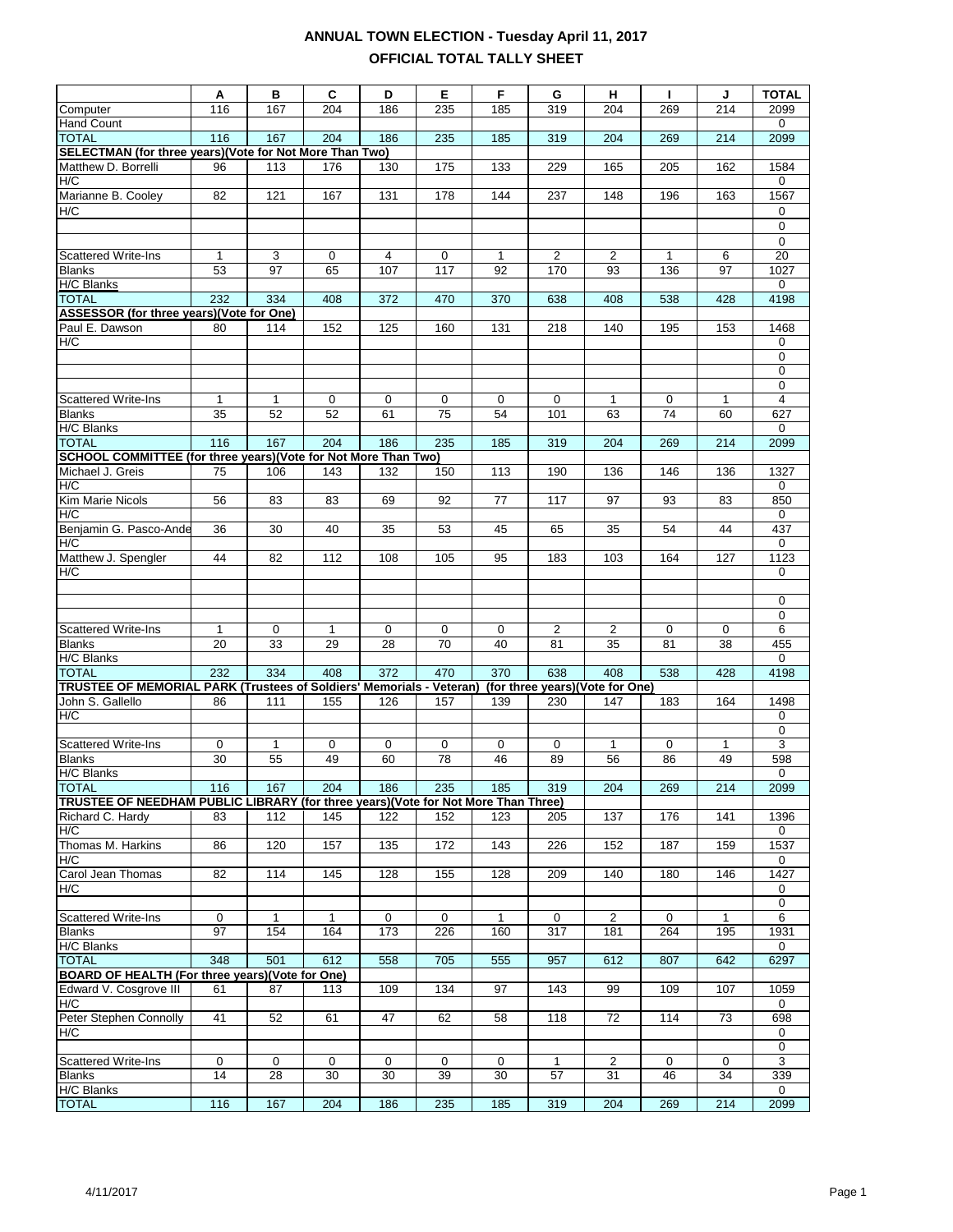|                                                                    | Α               | B               | C           | D            | Е            | F            | G           | н              | т            | J           | <b>TOTAL</b>   |
|--------------------------------------------------------------------|-----------------|-----------------|-------------|--------------|--------------|--------------|-------------|----------------|--------------|-------------|----------------|
| Computer                                                           | 116             | 167             | 204         | 186          | 235          | 185          | 319         | 204            | 269          | 214         | 2099           |
|                                                                    |                 |                 |             |              |              |              |             |                |              |             | $\mathbf 0$    |
| <b>Hand Count</b><br><b>TOTAL</b>                                  | 116             | 167             | 204         | 186          | 235          | 185          | 319         | 204            | 269          | 214         | 2099           |
|                                                                    |                 |                 |             |              |              |              |             |                |              |             |                |
| PLANNING BOARD (for five years) (Vote for One)<br>Martin Jacobs    | 85              | 118             | 152         | 126          | 159          | 127          | 216         | 145            | 181          | 151         | 1460           |
| H/C                                                                |                 |                 |             |              |              |              |             |                |              |             |                |
|                                                                    |                 |                 |             |              |              |              |             |                |              |             | 0              |
|                                                                    |                 |                 |             |              |              |              |             |                |              |             | 0<br>0         |
| <b>Scattered Write-Ins</b>                                         | $\mathbf 0$     | $\mathbf{1}$    | $\mathbf 0$ | $\mathbf{1}$ | $\mathbf 0$  | $\mathbf 0$  | $\mathbf 0$ | $\mathbf{1}$   | $\mathbf{1}$ | $\mathbf 0$ | $\overline{4}$ |
| <b>Blanks</b>                                                      | 31              | 48              | 52          | 59           | 76           | 58           | 103         | 58             | 87           | 63          | 635            |
| H/C Blanks                                                         |                 |                 |             |              |              |              |             |                |              |             | $\mathbf 0$    |
| <b>TOTAL</b>                                                       | 116             | 167             | 204         | 186          | 235          | 185          | 319         | 204            | 269          | 214         | 2099           |
| <b>COMMISSIONER OF TRUST FUNDS (for three years)(Vote for One)</b> |                 |                 |             |              |              |              |             |                |              |             |                |
| John H. Cogswell                                                   | 91              | 122             | 162         | 130          | 162          | 129          | 219         | 150            | 180          | 152         | 1497           |
| <b>HC</b>                                                          |                 |                 |             |              |              |              |             |                |              |             | 0              |
|                                                                    |                 |                 |             |              |              |              |             |                |              |             |                |
| Scattered Write-Ins                                                | 0               | $\mathbf 0$     | $\Omega$    | 1            | $\mathbf 0$  | $\mathbf{1}$ | $\Omega$    | $\mathbf{1}$   | $\Omega$     | 0           | 3              |
| <b>Blanks</b>                                                      | $\overline{25}$ | $\overline{45}$ | 42          | 55           | 73           | 55           | 100         | 53             | 89           | 62          | 599            |
| <b>H/C Blanks</b>                                                  |                 |                 |             |              |              |              |             |                |              |             | 0              |
| <b>TOTAL</b>                                                       | 116             | 167             | 204         | 186          | 235          | 185          | 319         | 204            | 269          | 214         | 2099           |
| PARK & RECREATION COMMISSION (for three years)(Vote for One)       |                 |                 |             |              |              |              |             |                |              |             |                |
| <b>Matthew Michael Toolan</b>                                      | 88              | 111             | 155         | 125          | 151          | 126          | 214         | 137            | 179          | 152         | 1438           |
| H/C                                                                |                 |                 |             |              |              |              |             |                |              |             | 0              |
|                                                                    |                 |                 |             |              |              |              |             |                |              |             |                |
|                                                                    |                 |                 |             |              |              |              |             |                |              |             |                |
| <b>Scattered Write-Ins</b>                                         | 0               | 0               | $\mathbf 0$ | $\mathbf 0$  | 0            | 0            | 1           | $\overline{2}$ | 0            | 1           | 4              |
| <b>Blanks</b>                                                      | 28              | 56              | 49          | 61           | 84           | 59           | 104         | 65             | 90           | 61          | 657            |
| <b>H/C Blanks</b>                                                  |                 |                 |             |              |              |              |             |                |              |             | $\mathbf 0$    |
| <b>TOTAL</b>                                                       | 116             | 167             | 204         | 186          | 235          | 185          | 319         | 204            | 269          | 214         | 2099           |
| <b>CONSTABLE (for three years)(Vote for Not More Than Two)</b>     |                 |                 |             |              |              |              |             |                |              |             |                |
| Paul F. Hunt                                                       | 83              | 105             | 146         | 122          | 152          | 117          | 210         | 134            | 169          | 147         | 1385           |
| H/C                                                                |                 |                 |             |              |              |              |             |                |              |             | 0              |
| Charles G. Wright                                                  | 81              | 108             | 153         | 124          | 153          | 115          | 204         | 135            | 165          | 150         | 1388           |
| H/C                                                                |                 |                 |             |              |              |              |             |                |              |             | 0              |
|                                                                    |                 |                 |             |              |              |              |             |                |              |             | 0              |
|                                                                    |                 |                 |             |              |              |              |             |                |              |             | 0              |
| <b>Scattered Write-Ins</b>                                         | 0               | $\mathbf 0$     | 0           | 0            | $\mathbf{1}$ | 0            | 0           | 1              | $\Omega$     | $\mathbf 0$ | $\overline{2}$ |
| <b>Blanks</b>                                                      | 68              | 121             | 109         | 126          | 164          | 138          | 224         | 138            | 204          | 131         | 1423           |
| H/C Blanks                                                         |                 |                 |             |              |              |              |             |                |              |             | 0              |
| <b>TOTAL</b>                                                       | 232             | 334             | 408         | 372          | 470          | 370          | 638         | 408            | 538          | 428         | 4198           |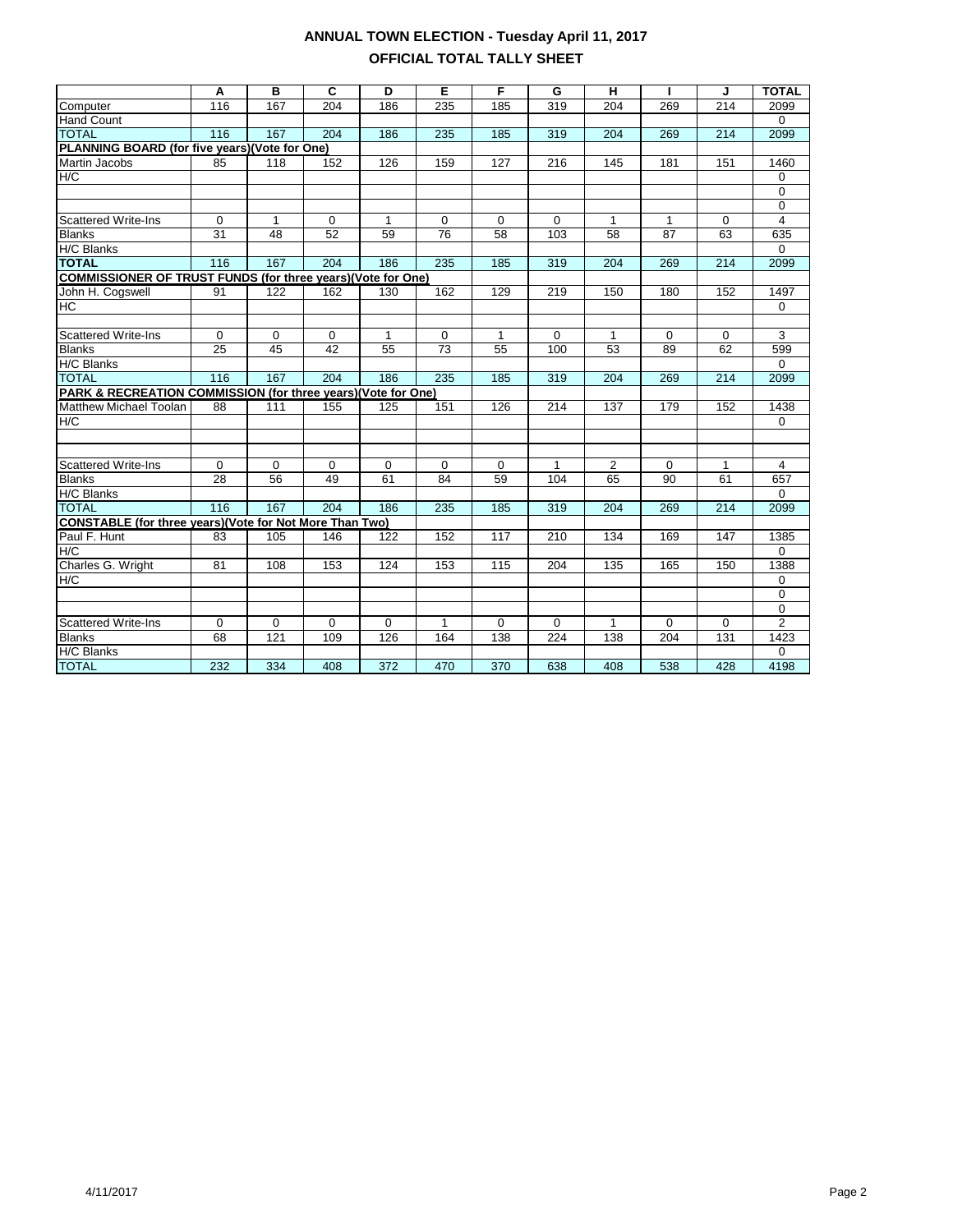|                                                                                      | A               |  |  |  |  |     |
|--------------------------------------------------------------------------------------|-----------------|--|--|--|--|-----|
| Computer                                                                             | 232             |  |  |  |  | 232 |
| <b>Hand Count</b>                                                                    |                 |  |  |  |  |     |
| <b>TOTAL</b>                                                                         | 232             |  |  |  |  | 232 |
| TOWN MEETING MEMBERS FROM PRECINCT A (For three years)(Vote for Not More Than Eight) |                 |  |  |  |  |     |
| Alan J. Davidson                                                                     | 85              |  |  |  |  |     |
| H/C                                                                                  |                 |  |  |  |  |     |
|                                                                                      | 78              |  |  |  |  |     |
| John D. Genova<br>H/C                                                                |                 |  |  |  |  |     |
| Cheryl A. Gosmon<br>H/C                                                              | 79              |  |  |  |  |     |
|                                                                                      |                 |  |  |  |  |     |
| Mary E. Keane-Hazzard<br>H/C                                                         | 80              |  |  |  |  |     |
|                                                                                      |                 |  |  |  |  |     |
| Norman F. O'Brien, Jr.                                                               | 78              |  |  |  |  |     |
| H/C                                                                                  |                 |  |  |  |  |     |
| Nicholas P. Sterling                                                                 | $\overline{72}$ |  |  |  |  |     |
| H/C                                                                                  |                 |  |  |  |  |     |
| Rebecca L. Rausch                                                                    | $\overline{78}$ |  |  |  |  |     |
| H/C                                                                                  |                 |  |  |  |  |     |
| Karen Shapiro                                                                        | 87              |  |  |  |  |     |
| H/C                                                                                  |                 |  |  |  |  |     |
|                                                                                      |                 |  |  |  |  |     |
|                                                                                      |                 |  |  |  |  |     |
|                                                                                      |                 |  |  |  |  |     |
|                                                                                      |                 |  |  |  |  |     |
|                                                                                      |                 |  |  |  |  |     |
|                                                                                      |                 |  |  |  |  |     |
|                                                                                      |                 |  |  |  |  |     |
|                                                                                      |                 |  |  |  |  |     |
| 8                                                                                    |                 |  |  |  |  |     |
| <b>Scattered Write-Ins</b>                                                           | 3               |  |  |  |  |     |
| <b>Blanks</b>                                                                        | 288             |  |  |  |  |     |
| H/C Blanks                                                                           |                 |  |  |  |  |     |
| <b>TOTAL</b>                                                                         | 928             |  |  |  |  |     |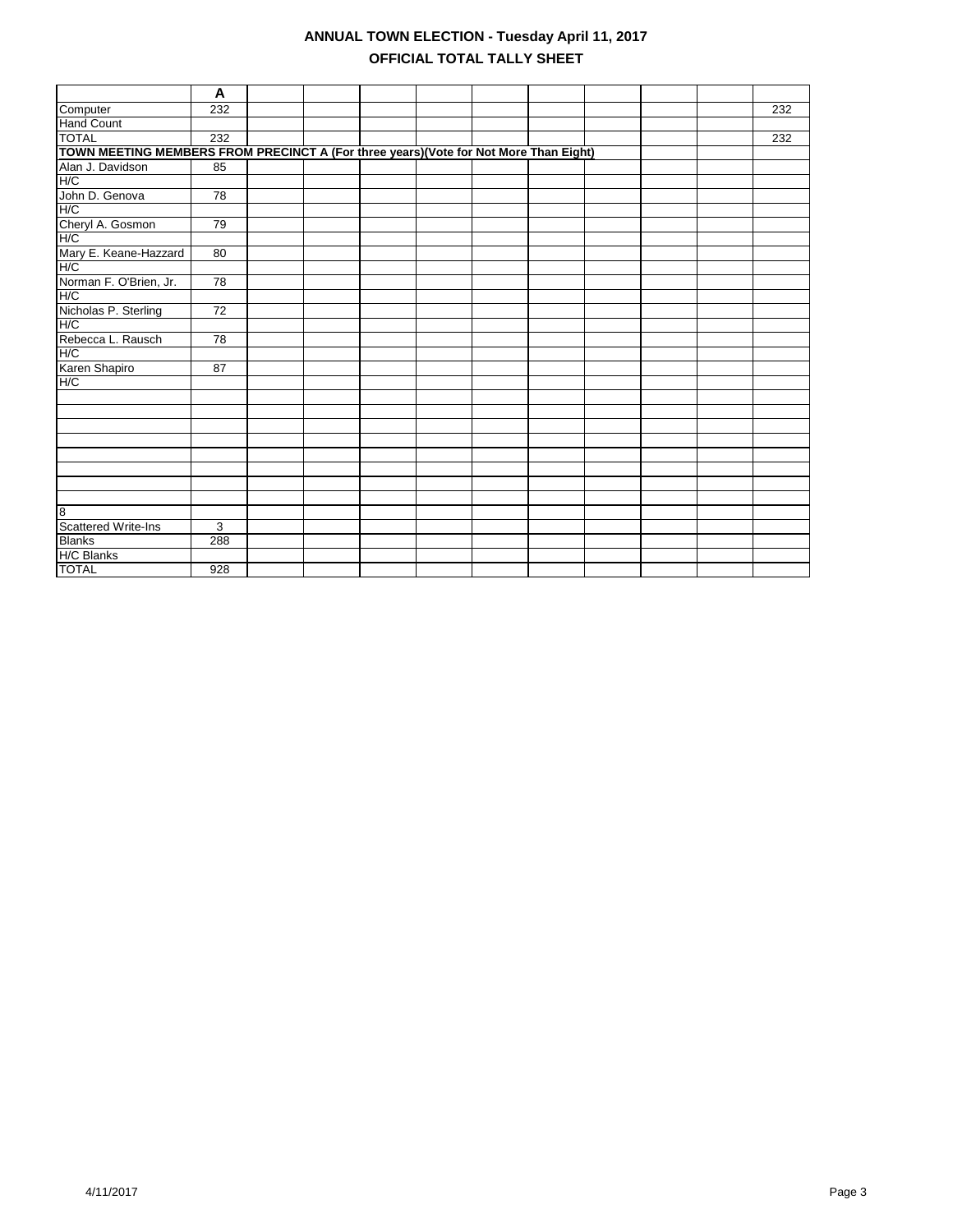|                                                                                       | В            |  |  |  |  |             |
|---------------------------------------------------------------------------------------|--------------|--|--|--|--|-------------|
| Computer                                                                              | 167          |  |  |  |  | 167         |
| Hand Count                                                                            |              |  |  |  |  | $\mathbf 0$ |
| <b>TOTAL</b>                                                                          | 167          |  |  |  |  | 167         |
| TOWN MEETING MEMBERS FROM PRECINCT B (For three years) (Vote for Not More Than Eight) |              |  |  |  |  |             |
| Elizabeth Jane Grimes                                                                 | 116          |  |  |  |  |             |
| H/C                                                                                   |              |  |  |  |  |             |
| David C. Harris                                                                       | 109          |  |  |  |  |             |
| H/C                                                                                   |              |  |  |  |  |             |
| Catherine E. Kurkjian                                                                 | 111          |  |  |  |  |             |
| H/C                                                                                   |              |  |  |  |  |             |
| Richard B. Moody                                                                      | 109          |  |  |  |  |             |
| H/C                                                                                   |              |  |  |  |  |             |
| Kevin T. Pendergast                                                                   | 105          |  |  |  |  |             |
| H/C                                                                                   |              |  |  |  |  |             |
| Jodi Lynn Rooney                                                                      | 113          |  |  |  |  |             |
| H/C                                                                                   |              |  |  |  |  |             |
| Steven M. Rosenstock                                                                  | 115          |  |  |  |  |             |
| H/C                                                                                   |              |  |  |  |  |             |
| Clifford Owen Hayden                                                                  | 104          |  |  |  |  |             |
|                                                                                       |              |  |  |  |  |             |
|                                                                                       |              |  |  |  |  |             |
|                                                                                       |              |  |  |  |  |             |
|                                                                                       |              |  |  |  |  |             |
|                                                                                       |              |  |  |  |  |             |
|                                                                                       |              |  |  |  |  |             |
|                                                                                       |              |  |  |  |  |             |
|                                                                                       |              |  |  |  |  |             |
|                                                                                       |              |  |  |  |  |             |
|                                                                                       |              |  |  |  |  |             |
|                                                                                       |              |  |  |  |  |             |
|                                                                                       |              |  |  |  |  |             |
| $\overline{8}$                                                                        |              |  |  |  |  |             |
| <b>Scattered Write-Ins</b>                                                            | $\mathbf{1}$ |  |  |  |  |             |
| <b>Blanks</b>                                                                         | 453          |  |  |  |  |             |
| H/C Blanks                                                                            |              |  |  |  |  |             |
| <b>TOTAL</b>                                                                          | 1336         |  |  |  |  |             |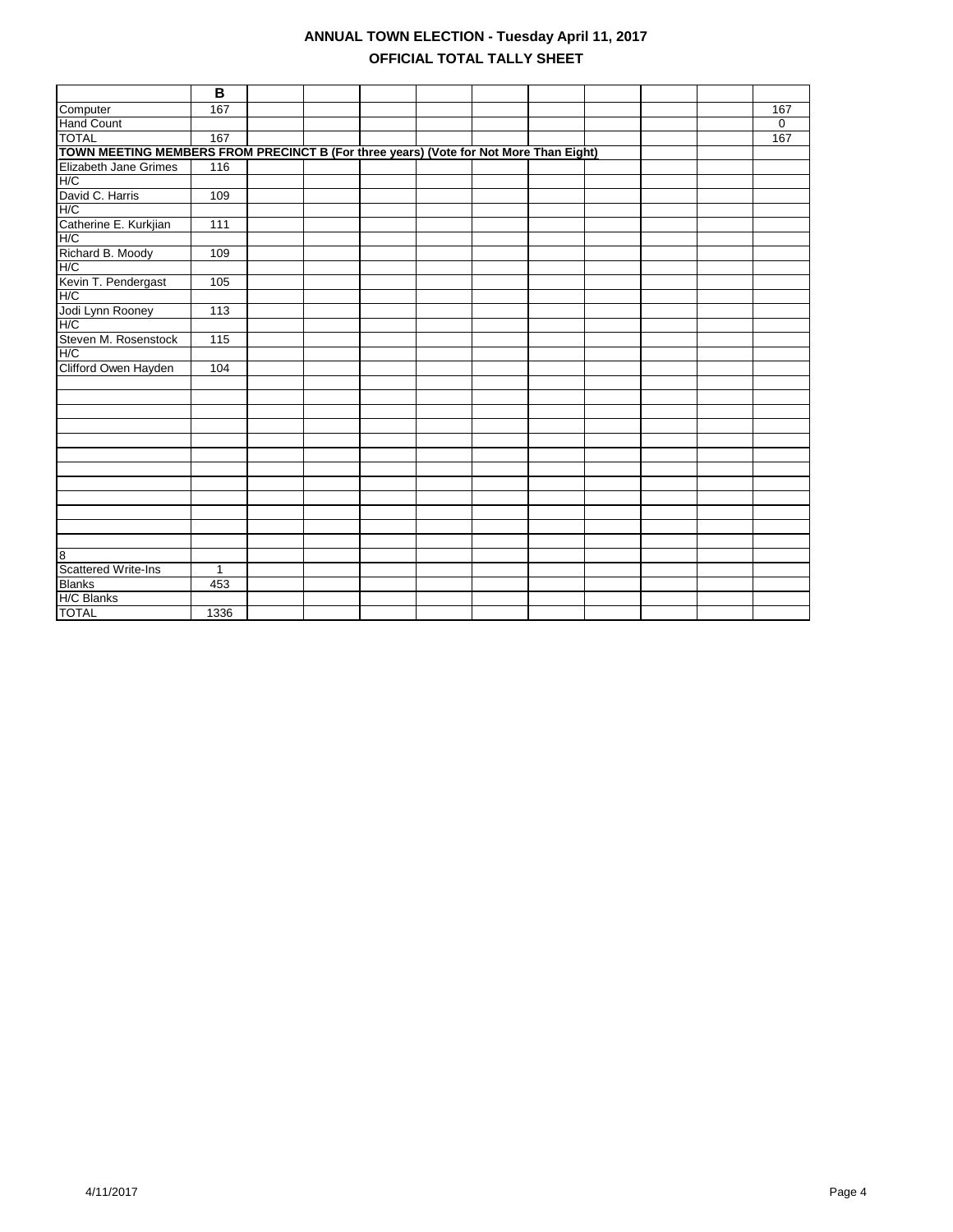|                                                                                      | C                |  |  |  |  | <b>TOTAL</b>     |
|--------------------------------------------------------------------------------------|------------------|--|--|--|--|------------------|
| Computer                                                                             | 204              |  |  |  |  | 204              |
| <b>Hand Count</b>                                                                    |                  |  |  |  |  |                  |
| <b>TOTAL</b>                                                                         | $\overline{204}$ |  |  |  |  | $\overline{204}$ |
| TOWN MEETING MEMBERS FROM PRECINCT C (For three years)(Vote for Not More Than Eight) |                  |  |  |  |  |                  |
| Peter A. Alpert                                                                      | 126              |  |  |  |  |                  |
| H/C                                                                                  |                  |  |  |  |  |                  |
| Bruce S. Barnett                                                                     | 129              |  |  |  |  |                  |
| H/C                                                                                  |                  |  |  |  |  |                  |
| Paula R. Callanan<br>H/C                                                             | 133              |  |  |  |  |                  |
|                                                                                      |                  |  |  |  |  |                  |
| Mark J. Gluesing                                                                     | 128              |  |  |  |  |                  |
| H/C                                                                                  |                  |  |  |  |  |                  |
| Carl J. Lueders                                                                      | 119              |  |  |  |  |                  |
| H/C                                                                                  |                  |  |  |  |  |                  |
| James D. Masterman                                                                   | 118              |  |  |  |  |                  |
| H/C                                                                                  |                  |  |  |  |  |                  |
| Louise L. Miller                                                                     | 144              |  |  |  |  |                  |
| H/C                                                                                  |                  |  |  |  |  |                  |
| William Ray Cook                                                                     | 85               |  |  |  |  |                  |
| H/C                                                                                  |                  |  |  |  |  |                  |
| Rebecca Waber                                                                        | 118              |  |  |  |  |                  |
| H/C                                                                                  |                  |  |  |  |  |                  |
|                                                                                      |                  |  |  |  |  |                  |
|                                                                                      |                  |  |  |  |  |                  |
|                                                                                      |                  |  |  |  |  |                  |
|                                                                                      |                  |  |  |  |  |                  |
|                                                                                      |                  |  |  |  |  |                  |
|                                                                                      |                  |  |  |  |  |                  |
|                                                                                      |                  |  |  |  |  |                  |
| g                                                                                    |                  |  |  |  |  |                  |
| Scattered Write-Ins                                                                  | 6                |  |  |  |  |                  |
| <b>Blanks</b>                                                                        | 526              |  |  |  |  |                  |
| H/C Blanks                                                                           |                  |  |  |  |  |                  |
| <b>TOTAL</b>                                                                         | 1632             |  |  |  |  |                  |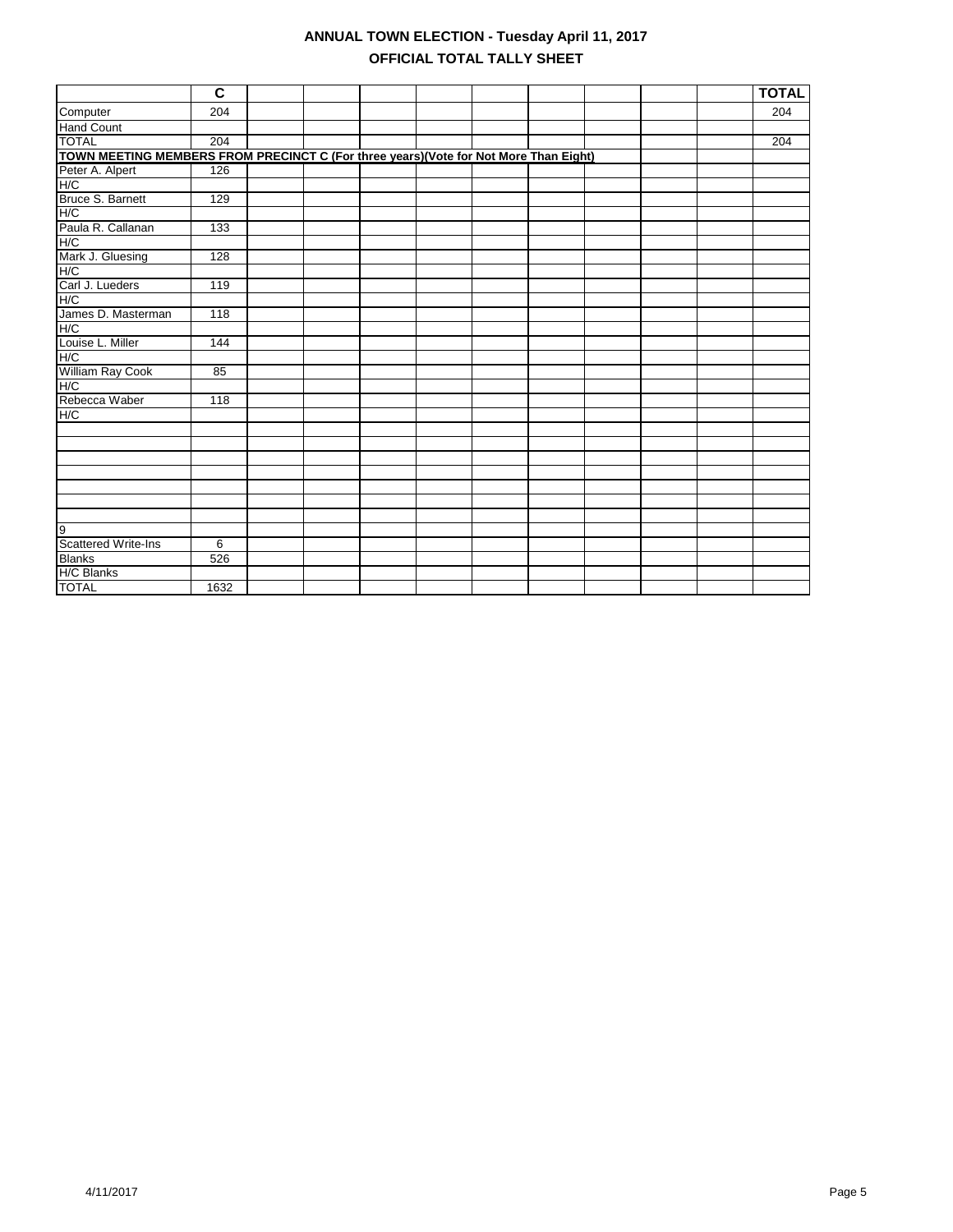|                                                                                      | D              |  |  |  |  | <b>TOTAL</b> |
|--------------------------------------------------------------------------------------|----------------|--|--|--|--|--------------|
| Computer                                                                             | 186            |  |  |  |  | 186          |
| Hand Count                                                                           |                |  |  |  |  |              |
| <b>TOTAL</b>                                                                         | 186            |  |  |  |  | 186          |
| TOWN MEETING MEMBERS FROM PRECINCT D (For three years)(Vote for Not More Than Eight) |                |  |  |  |  |              |
| Cynthia Conturie                                                                     | 103            |  |  |  |  |              |
| H/C                                                                                  |                |  |  |  |  |              |
| Ross M. Donald                                                                       | 109            |  |  |  |  |              |
| H/C                                                                                  |                |  |  |  |  |              |
| Joshua W. Levy                                                                       | 110            |  |  |  |  |              |
| H/C                                                                                  |                |  |  |  |  |              |
| Richard J. Lunetta                                                                   | 117            |  |  |  |  |              |
| H/C                                                                                  |                |  |  |  |  |              |
| Richard S. Mann                                                                      | 105            |  |  |  |  |              |
| H/C                                                                                  |                |  |  |  |  |              |
| Gary B. McNeill                                                                      | 104            |  |  |  |  |              |
| H/C                                                                                  |                |  |  |  |  |              |
| Thomas F. Soisson                                                                    | 107            |  |  |  |  |              |
| H/C                                                                                  |                |  |  |  |  |              |
| Dorothy H.DeSimone                                                                   | 134            |  |  |  |  |              |
| H/C                                                                                  |                |  |  |  |  |              |
|                                                                                      |                |  |  |  |  |              |
|                                                                                      |                |  |  |  |  |              |
|                                                                                      |                |  |  |  |  |              |
| 8                                                                                    |                |  |  |  |  |              |
| Scattered Write-Ins                                                                  | $\overline{4}$ |  |  |  |  |              |
| <b>Blanks</b>                                                                        | 595            |  |  |  |  |              |
| <b>H/C Blanks</b>                                                                    |                |  |  |  |  |              |
| <b>TOTAL</b>                                                                         | 1488           |  |  |  |  |              |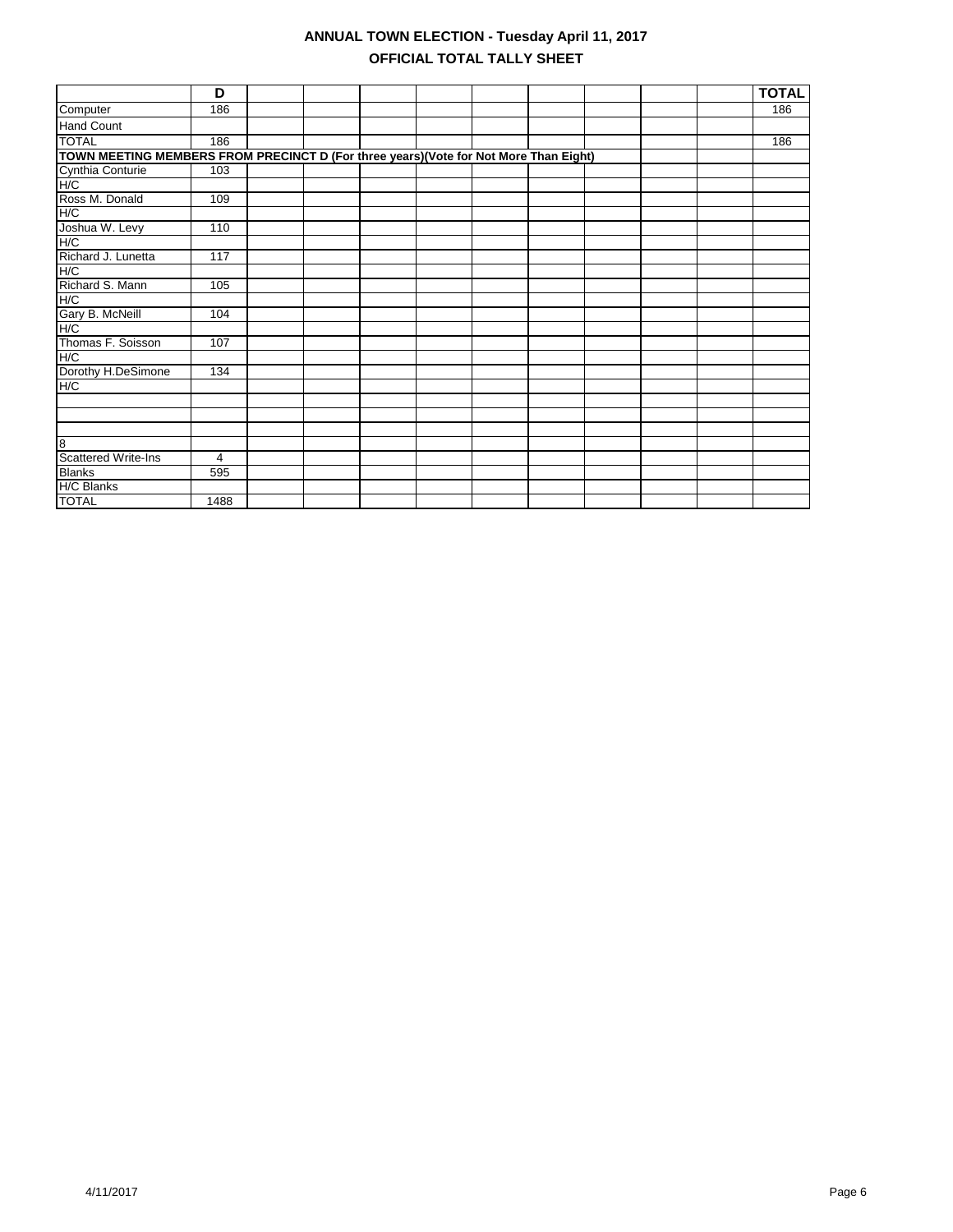|                                                                                      | E               |  |  |  |  | <b>TOTAL</b> |
|--------------------------------------------------------------------------------------|-----------------|--|--|--|--|--------------|
| Computer                                                                             | 235             |  |  |  |  | 235          |
| <b>Hand Count</b>                                                                    |                 |  |  |  |  |              |
| <b>TOTAL</b>                                                                         | 235             |  |  |  |  | 235          |
| TOWN MEETING MEMBERS FROM PRECINCT E (for three years)(Vote for Not More Than Eight) |                 |  |  |  |  |              |
| Robert R. Braman                                                                     | 100             |  |  |  |  |              |
| H/C                                                                                  |                 |  |  |  |  |              |
| Philip Edward Brandish                                                               | 114             |  |  |  |  |              |
| H/C                                                                                  |                 |  |  |  |  |              |
| Theodora M. Crowell                                                                  | 102             |  |  |  |  |              |
| H/C                                                                                  |                 |  |  |  |  |              |
| Lawrence R. Cummings                                                                 | 95              |  |  |  |  |              |
| H/C                                                                                  |                 |  |  |  |  |              |
| Paul J. Durda                                                                        | 96              |  |  |  |  |              |
| H/C                                                                                  |                 |  |  |  |  |              |
| Irene M. Francesconi                                                                 | 122             |  |  |  |  |              |
| H/C                                                                                  |                 |  |  |  |  |              |
| Julie E. Stevens                                                                     | 142             |  |  |  |  |              |
| H/C                                                                                  |                 |  |  |  |  |              |
| Cynthia J. Wolfe                                                                     | 111             |  |  |  |  |              |
| H/C                                                                                  |                 |  |  |  |  |              |
| Gretchen Rachelle Cook-                                                              | $\overline{87}$ |  |  |  |  |              |
| H/C                                                                                  |                 |  |  |  |  |              |
| Wendy B. Silver                                                                      | 94              |  |  |  |  |              |
| H/C                                                                                  |                 |  |  |  |  |              |
|                                                                                      |                 |  |  |  |  |              |
|                                                                                      |                 |  |  |  |  |              |
|                                                                                      |                 |  |  |  |  |              |
|                                                                                      |                 |  |  |  |  |              |
|                                                                                      |                 |  |  |  |  |              |
|                                                                                      |                 |  |  |  |  |              |
|                                                                                      |                 |  |  |  |  |              |
|                                                                                      |                 |  |  |  |  |              |
|                                                                                      |                 |  |  |  |  |              |
|                                                                                      |                 |  |  |  |  |              |
| 10                                                                                   |                 |  |  |  |  |              |
| <b>Scattered Write-Ins</b>                                                           | 0               |  |  |  |  |              |
| <b>Blanks</b>                                                                        | 817             |  |  |  |  |              |
| H/C Blanks                                                                           |                 |  |  |  |  |              |
| <b>TOTAL</b>                                                                         | 1880            |  |  |  |  |              |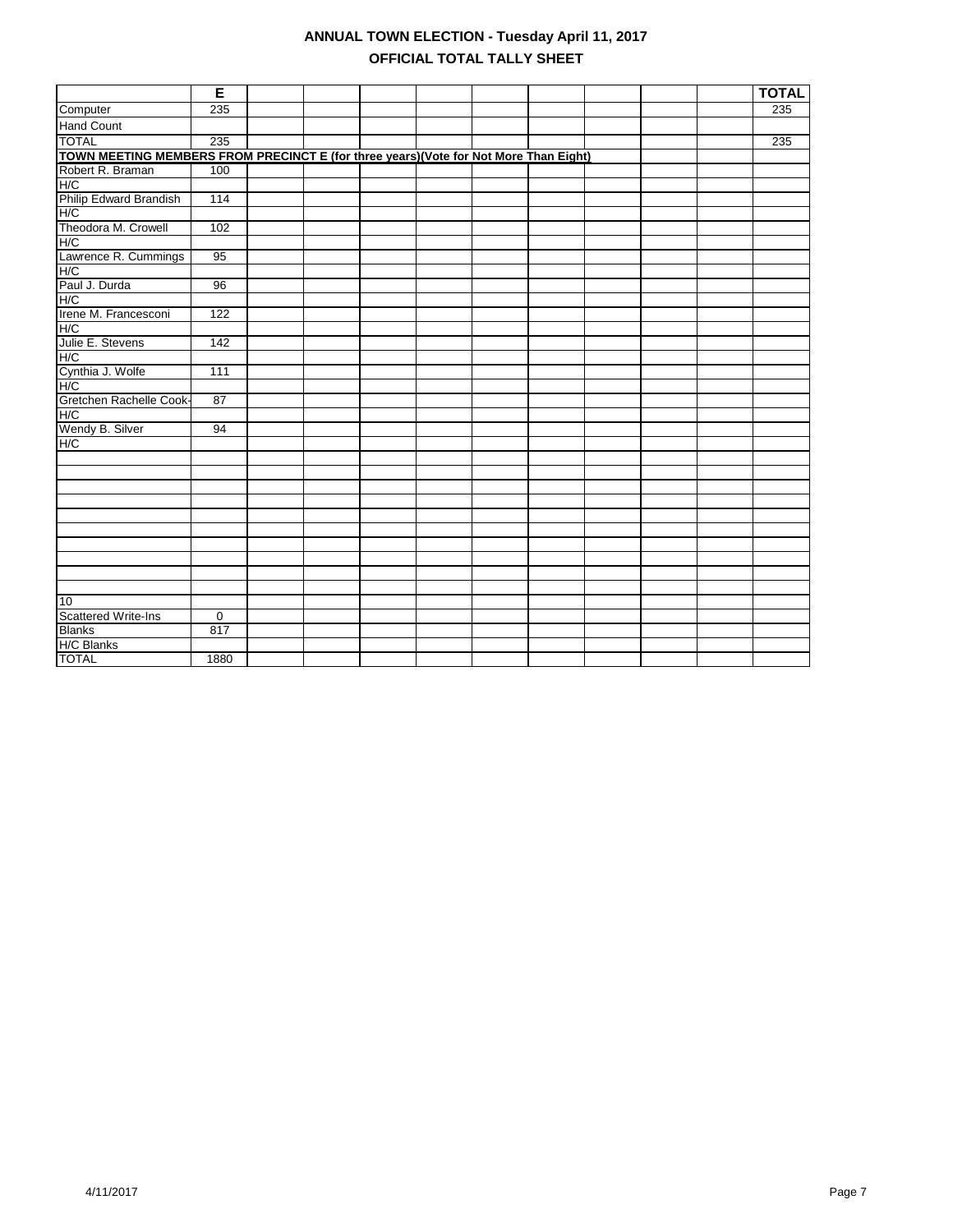|                                                                                       | F              |  |  |  |  | <b>TOTAL</b> |
|---------------------------------------------------------------------------------------|----------------|--|--|--|--|--------------|
| Computer                                                                              | 185            |  |  |  |  | 185          |
| <b>Hand Count</b>                                                                     |                |  |  |  |  |              |
| <b>TOTAL</b>                                                                          | 185            |  |  |  |  | 185          |
| TOWN MEETING MEMBERS FROM PRECINCT F (For three years) (Vote for Not More Than Eight) |                |  |  |  |  |              |
| Lawrence J. Cohen                                                                     | 114            |  |  |  |  |              |
| H/C                                                                                   |                |  |  |  |  |              |
| Rochelle E. Goldin                                                                    | 122            |  |  |  |  |              |
| H/C                                                                                   |                |  |  |  |  |              |
| John P. Kirk                                                                          | 118            |  |  |  |  |              |
| H/C                                                                                   |                |  |  |  |  |              |
| Mary Anne MacMahon                                                                    | 112            |  |  |  |  |              |
| H/C                                                                                   |                |  |  |  |  |              |
| Michael McKay                                                                         | 109            |  |  |  |  |              |
| H/C                                                                                   |                |  |  |  |  |              |
| Doug H. Fox                                                                           | 106            |  |  |  |  |              |
| H/C                                                                                   |                |  |  |  |  |              |
| Kara L. Holmquist                                                                     | 119            |  |  |  |  |              |
| H/C                                                                                   |                |  |  |  |  |              |
| Adam S. Zaff                                                                          | 112            |  |  |  |  |              |
| H/C                                                                                   |                |  |  |  |  |              |
|                                                                                       |                |  |  |  |  |              |
|                                                                                       |                |  |  |  |  |              |
|                                                                                       |                |  |  |  |  |              |
|                                                                                       |                |  |  |  |  |              |
|                                                                                       |                |  |  |  |  |              |
|                                                                                       |                |  |  |  |  |              |
|                                                                                       |                |  |  |  |  |              |
|                                                                                       |                |  |  |  |  |              |
|                                                                                       |                |  |  |  |  |              |
|                                                                                       |                |  |  |  |  |              |
|                                                                                       |                |  |  |  |  |              |
| 8                                                                                     |                |  |  |  |  |              |
| <b>Scattered Write-Ins</b>                                                            | $\overline{4}$ |  |  |  |  |              |
| <b>Blanks</b>                                                                         | 564            |  |  |  |  |              |
| H/C Blanks                                                                            |                |  |  |  |  |              |
| <b>TOTAL</b>                                                                          | 1480           |  |  |  |  |              |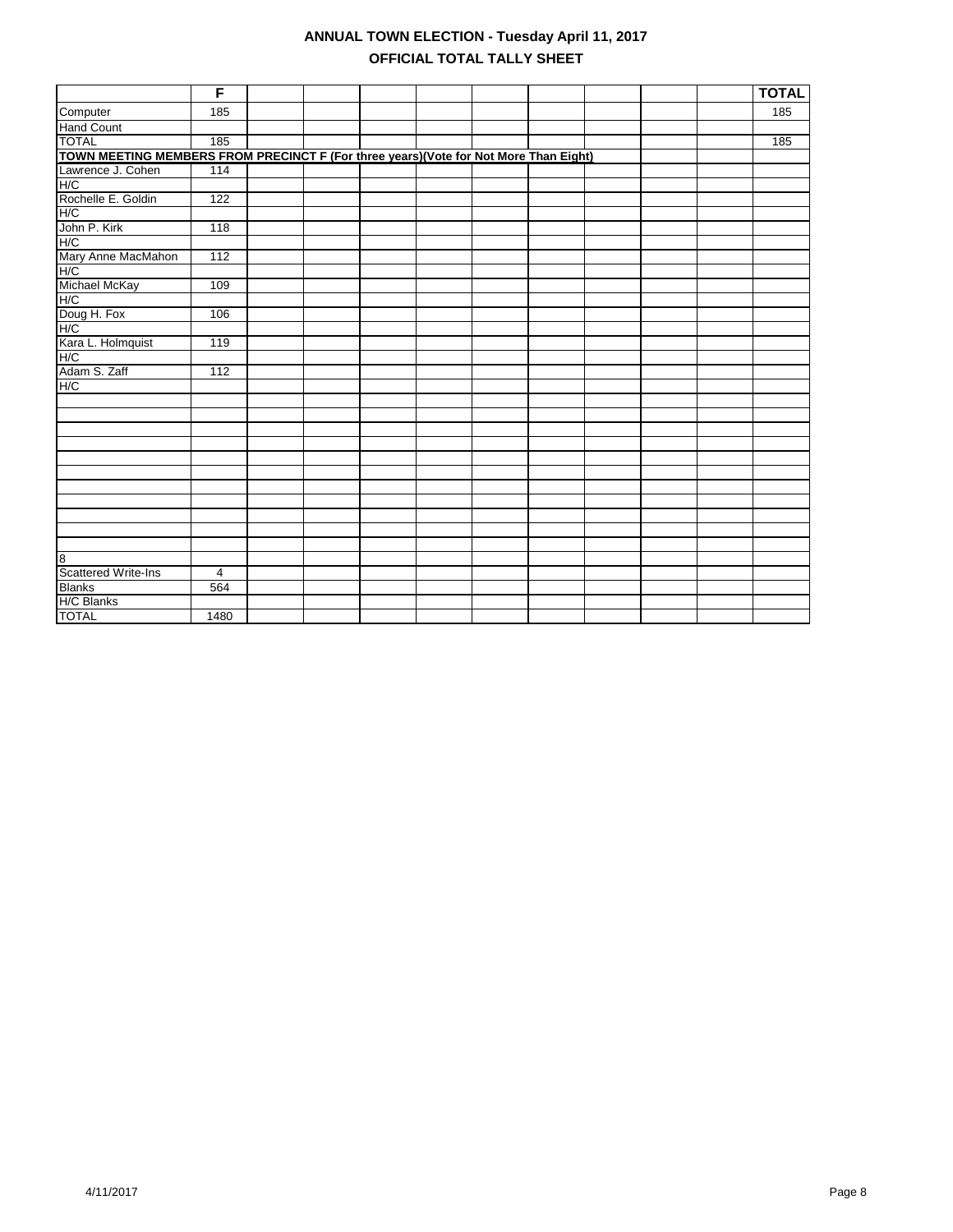|                                                                                       | G              |  |  |  |  |  |
|---------------------------------------------------------------------------------------|----------------|--|--|--|--|--|
| Computer                                                                              | 319            |  |  |  |  |  |
| <b>Hand Count</b>                                                                     |                |  |  |  |  |  |
| <b>TOTAL</b>                                                                          | 319            |  |  |  |  |  |
| TOWN MEETING MEMBERS FROM PRECINCT G (For three years) (Vote for Not More Than Eight) |                |  |  |  |  |  |
| Paul H. Attridge                                                                      | 125            |  |  |  |  |  |
| H/C                                                                                   |                |  |  |  |  |  |
| Julia C. H. Blake                                                                     | 168            |  |  |  |  |  |
| H/C                                                                                   |                |  |  |  |  |  |
| <b>Richard DeMeis</b>                                                                 | 117            |  |  |  |  |  |
| H/C                                                                                   |                |  |  |  |  |  |
| Robert J. Dermody                                                                     | 165            |  |  |  |  |  |
| H/C                                                                                   |                |  |  |  |  |  |
| Georgina Y. Keyes                                                                     | 139            |  |  |  |  |  |
| H/C                                                                                   |                |  |  |  |  |  |
| Andrew J. Pittman                                                                     |                |  |  |  |  |  |
|                                                                                       | 105            |  |  |  |  |  |
| H/C                                                                                   |                |  |  |  |  |  |
| Robert T. Smart, Jr.                                                                  | 149            |  |  |  |  |  |
| H/C                                                                                   |                |  |  |  |  |  |
| Catherine Reid Dowd                                                                   | 141            |  |  |  |  |  |
| H/C                                                                                   |                |  |  |  |  |  |
| Heidi R. Frail                                                                        | 209            |  |  |  |  |  |
| H/C                                                                                   |                |  |  |  |  |  |
| Sally Ann Theran                                                                      | 173            |  |  |  |  |  |
| H/C                                                                                   |                |  |  |  |  |  |
|                                                                                       |                |  |  |  |  |  |
|                                                                                       |                |  |  |  |  |  |
|                                                                                       |                |  |  |  |  |  |
|                                                                                       |                |  |  |  |  |  |
|                                                                                       |                |  |  |  |  |  |
|                                                                                       |                |  |  |  |  |  |
| 10                                                                                    |                |  |  |  |  |  |
| <b>Scattered Write-Ins</b>                                                            | 6              |  |  |  |  |  |
| <b>Blanks</b>                                                                         | 1055           |  |  |  |  |  |
| H/C Blanks                                                                            |                |  |  |  |  |  |
| <b>TOTAL</b>                                                                          | 2552           |  |  |  |  |  |
| TOWN MEETING MEMBER PRECINCT G (FOR One Year) (Vote for ONE)                          |                |  |  |  |  |  |
| <b>David Dirks</b>                                                                    | 173            |  |  |  |  |  |
| H/C                                                                                   |                |  |  |  |  |  |
| James A. Goldstein                                                                    | 91             |  |  |  |  |  |
| H/C                                                                                   |                |  |  |  |  |  |
|                                                                                       |                |  |  |  |  |  |
| <b>Scattered Write-Ins</b>                                                            | $\overline{0}$ |  |  |  |  |  |
| <b>Blanks</b>                                                                         | 55             |  |  |  |  |  |
| H/C Blanks                                                                            |                |  |  |  |  |  |
| <b>TOTAL</b>                                                                          | 319            |  |  |  |  |  |
|                                                                                       |                |  |  |  |  |  |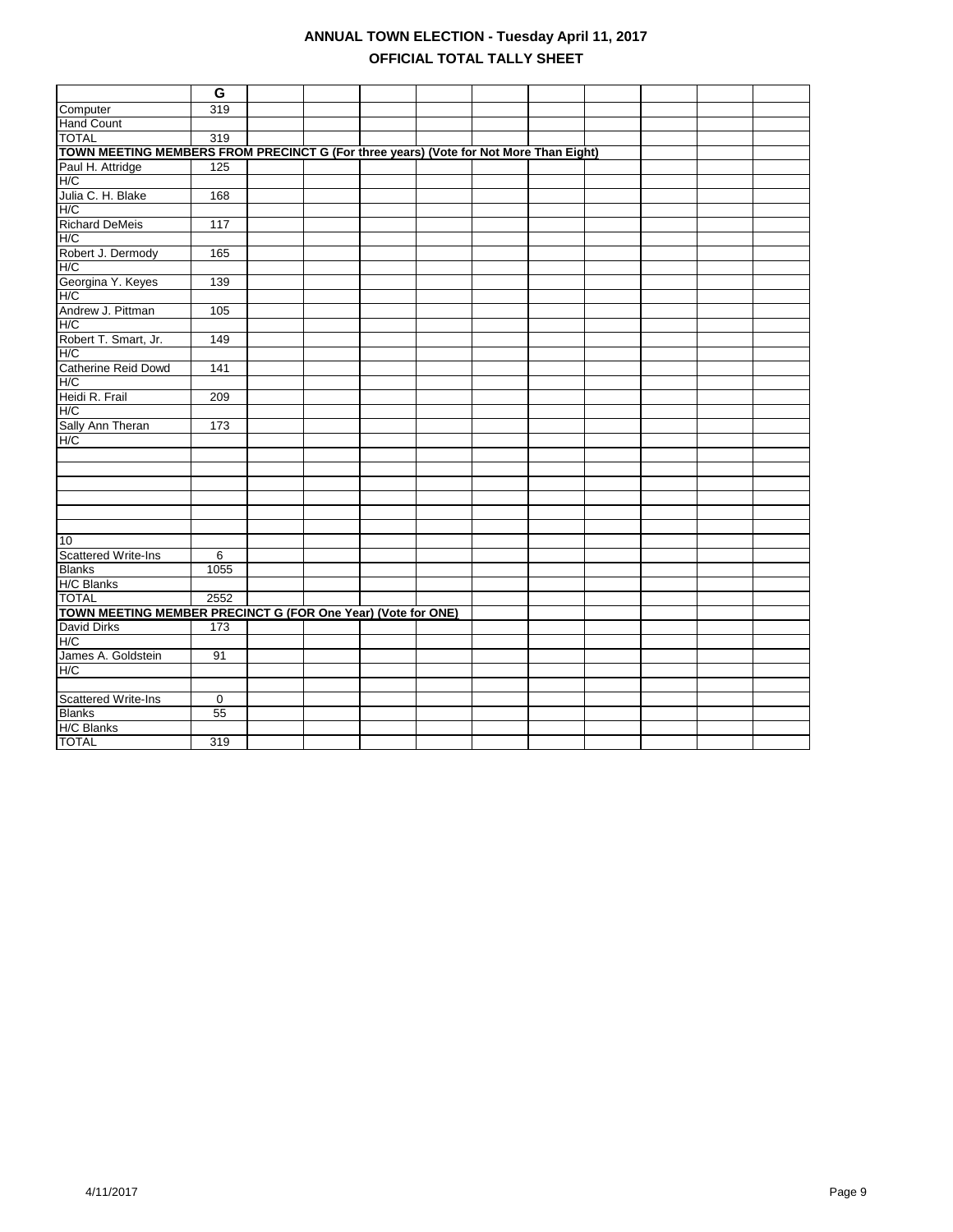|                                                                                       | H              |  |  |  |  | <b>TOTAL</b> |
|---------------------------------------------------------------------------------------|----------------|--|--|--|--|--------------|
| Computer                                                                              | 204            |  |  |  |  |              |
| <b>Hand Count</b>                                                                     |                |  |  |  |  |              |
| <b>TOTAL</b>                                                                          | 204            |  |  |  |  | 0            |
| TOWN MEETING MEMBERS FROM PRECINCT H (For three years) (Vote for Not More Than Eight) |                |  |  |  |  |              |
| Julia Satti Cosentino                                                                 | 136            |  |  |  |  |              |
| H/C                                                                                   |                |  |  |  |  |              |
| Michael C. Kardok                                                                     | 128            |  |  |  |  |              |
| H/C                                                                                   |                |  |  |  |  |              |
| Nancy E. McCarthy                                                                     | 139            |  |  |  |  |              |
| H/C                                                                                   |                |  |  |  |  |              |
| Mark McDonough                                                                        | 137            |  |  |  |  |              |
| H/C                                                                                   |                |  |  |  |  |              |
| Terrance P. Noonan                                                                    | 139            |  |  |  |  |              |
| H/C                                                                                   |                |  |  |  |  |              |
| Peter R. Olive                                                                        | 136            |  |  |  |  |              |
| H/C                                                                                   |                |  |  |  |  |              |
| Harmony H. Wu                                                                         | 145            |  |  |  |  |              |
| H/C                                                                                   |                |  |  |  |  |              |
| Richard A. Zimbone                                                                    | 136            |  |  |  |  |              |
| H/C                                                                                   |                |  |  |  |  |              |
|                                                                                       |                |  |  |  |  |              |
|                                                                                       |                |  |  |  |  |              |
|                                                                                       |                |  |  |  |  |              |
|                                                                                       |                |  |  |  |  |              |
|                                                                                       |                |  |  |  |  |              |
|                                                                                       |                |  |  |  |  |              |
|                                                                                       |                |  |  |  |  |              |
|                                                                                       |                |  |  |  |  |              |
|                                                                                       |                |  |  |  |  |              |
|                                                                                       |                |  |  |  |  |              |
|                                                                                       |                |  |  |  |  |              |
|                                                                                       |                |  |  |  |  |              |
|                                                                                       |                |  |  |  |  |              |
|                                                                                       |                |  |  |  |  |              |
| 8                                                                                     |                |  |  |  |  |              |
| <b>Scattered Write-Ins</b>                                                            | $\overline{1}$ |  |  |  |  |              |
| <b>Blanks</b>                                                                         | 535            |  |  |  |  |              |
| H/C Blanks                                                                            |                |  |  |  |  |              |
| <b>TOTAL</b>                                                                          | 1632           |  |  |  |  |              |
| TOWN MEETING MEMBER PRECINCT H (FOR One Year) (Vote for ONE)                          |                |  |  |  |  |              |
| Kimberly Knickle-Tierney                                                              | 145            |  |  |  |  |              |
| H/C                                                                                   |                |  |  |  |  |              |
|                                                                                       |                |  |  |  |  |              |
|                                                                                       |                |  |  |  |  |              |
| $\overline{1}$                                                                        |                |  |  |  |  |              |
| <b>Scattered Write-Ins</b>                                                            | $\mathbf{1}$   |  |  |  |  |              |
| <b>Blanks</b>                                                                         | 58             |  |  |  |  |              |
| H/C Blanks                                                                            |                |  |  |  |  |              |
| <b>TOTAL</b>                                                                          | 204            |  |  |  |  |              |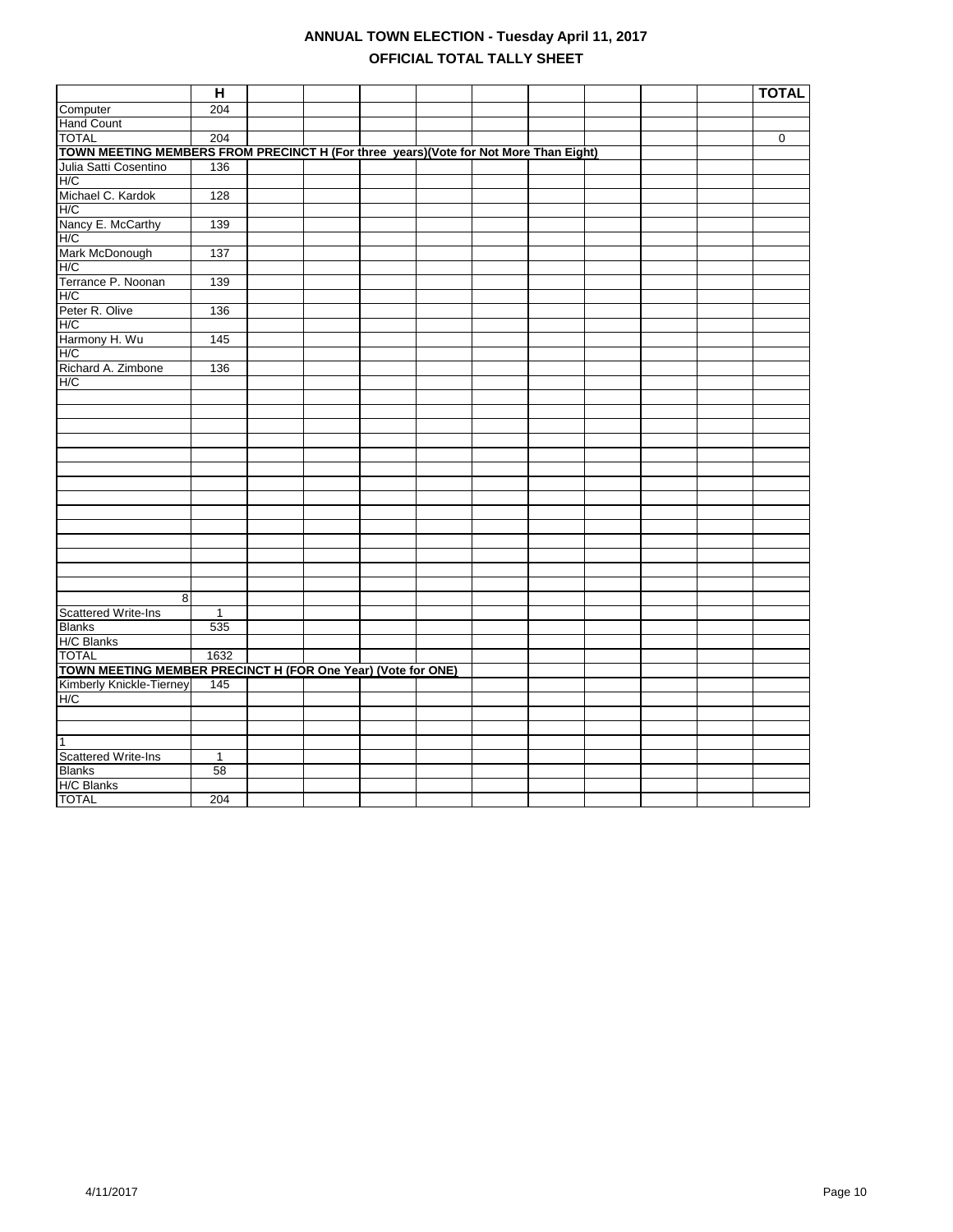|                                                                                       | I              |  |  |  |  |              |
|---------------------------------------------------------------------------------------|----------------|--|--|--|--|--------------|
| Computer                                                                              | 269            |  |  |  |  |              |
| <b>Hand Count</b>                                                                     |                |  |  |  |  | <b>TOTAL</b> |
| <b>TOTAL</b>                                                                          | 269            |  |  |  |  |              |
|                                                                                       |                |  |  |  |  |              |
| TOWN MEETING MEMBERS FROM PRECINCT I (For three years) (Vote for Not More Than Eight) |                |  |  |  |  |              |
| Lisa Dannibal Bagshaw                                                                 | 132            |  |  |  |  |              |
| H/C                                                                                   |                |  |  |  |  |              |
| David J. Ecsedy                                                                       | 104            |  |  |  |  |              |
| H/C                                                                                   |                |  |  |  |  |              |
| Jill C. Kahn-Boesel                                                                   | 118            |  |  |  |  |              |
| H/C                                                                                   |                |  |  |  |  |              |
| Lorraine M. Murphy                                                                    | 123            |  |  |  |  |              |
| H/C                                                                                   |                |  |  |  |  |              |
| Nancy E. Sexton                                                                       | 105            |  |  |  |  |              |
| H/C                                                                                   |                |  |  |  |  |              |
| David Paul Supple                                                                     | 121            |  |  |  |  |              |
| H/C                                                                                   |                |  |  |  |  |              |
| Mary D. Tibma<br>H/C                                                                  | 102            |  |  |  |  |              |
|                                                                                       |                |  |  |  |  |              |
| Maura O. Walsh                                                                        | 117            |  |  |  |  |              |
|                                                                                       |                |  |  |  |  |              |
| Paul E. Dawson                                                                        | 99             |  |  |  |  |              |
| H/C                                                                                   |                |  |  |  |  |              |
| Timothy J. McGee                                                                      | 83             |  |  |  |  |              |
|                                                                                       |                |  |  |  |  |              |
| William J. Paulson                                                                    | 103            |  |  |  |  |              |
| H/C                                                                                   |                |  |  |  |  |              |
| <b>Tad Staley</b>                                                                     | 79             |  |  |  |  |              |
| H/C                                                                                   |                |  |  |  |  |              |
|                                                                                       |                |  |  |  |  |              |
|                                                                                       |                |  |  |  |  |              |
|                                                                                       |                |  |  |  |  |              |
| 12                                                                                    |                |  |  |  |  |              |
| <b>Scattered Write ins</b>                                                            | $\overline{2}$ |  |  |  |  |              |
| <b>Blanks</b>                                                                         | 864            |  |  |  |  |              |
| <b>H/C Blanks</b>                                                                     |                |  |  |  |  |              |
| <b>TOTAL</b>                                                                          | 2152           |  |  |  |  |              |